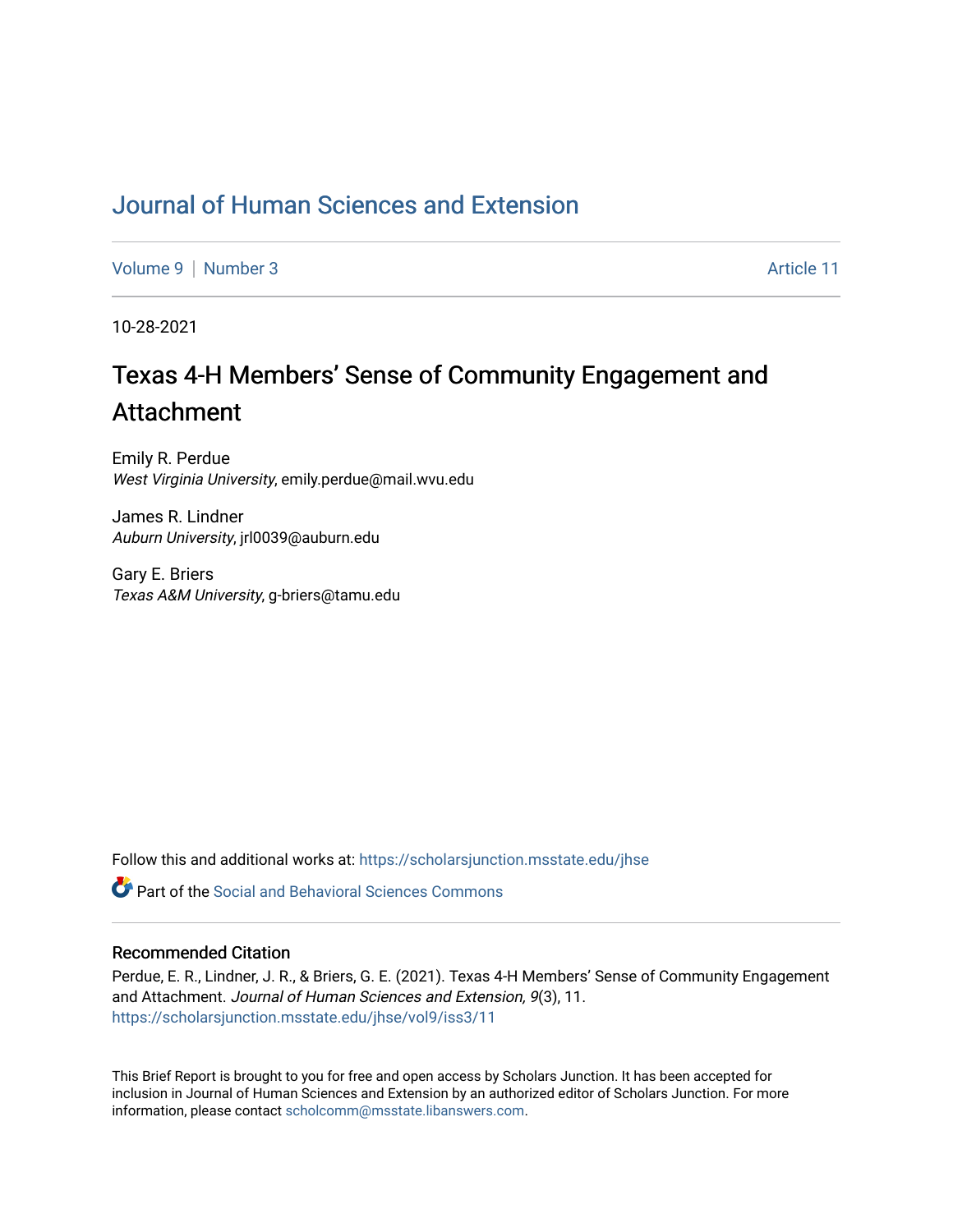## **Texas 4-H Members' Sense of Community Engagement and Attachment**

## **Emily R. Perdue**

*West Virginia University*

## **James R. Lindner**

*Auburn University* 

## **Gary E. Briers**

*Texas A&M University* 

*Previous researchers found that youth in 4-H were four times more likely to actively contribute to their communities, two times more likely to be civically active, and five times more likely to graduate from college than non-4-H members. In addition, youth who were more actively involved in community engagement tended to perform at an increased academic achievement level and were more likely to go to college, according to previous studies. The results of the research reported here described participants' community service and engagement activities both in and outside of 4-H and their attachment to their home communities. Respondents were mostly residents of rural areas, farms, or small towns and cities. They were satisfied with where they lived, and they reported that contributing to their community was important to them and believed it made a positive influence on their life. Most participants also indicated that the community in which they lived and the people closest to them were important parts of their lives and contributed positively to their development. By determining current 4-H members' level of community attachment, Extension professionals can better understand the influence a community and its stakeholders have in a young person's leadership development and aspirations.* 

*Keywords*: sense of community, community attachment, 4-H, youth development, community engagement

## **Introduction**

A frequently cited study by Tufts University and the Institute for Applied Research in Youth Development (Lerner et al., 2013) found that youth in 4-H, compared to their peers, were four times more likely to actively contribute to their community, two times more likely to be civically active, and five times more likely to graduate from college. Youth who were more actively involved in community engagement tended to perform at an increased academic achievement

Direct correspondence to Emily R. Perdue at emily.perdue@mail.wvu.edu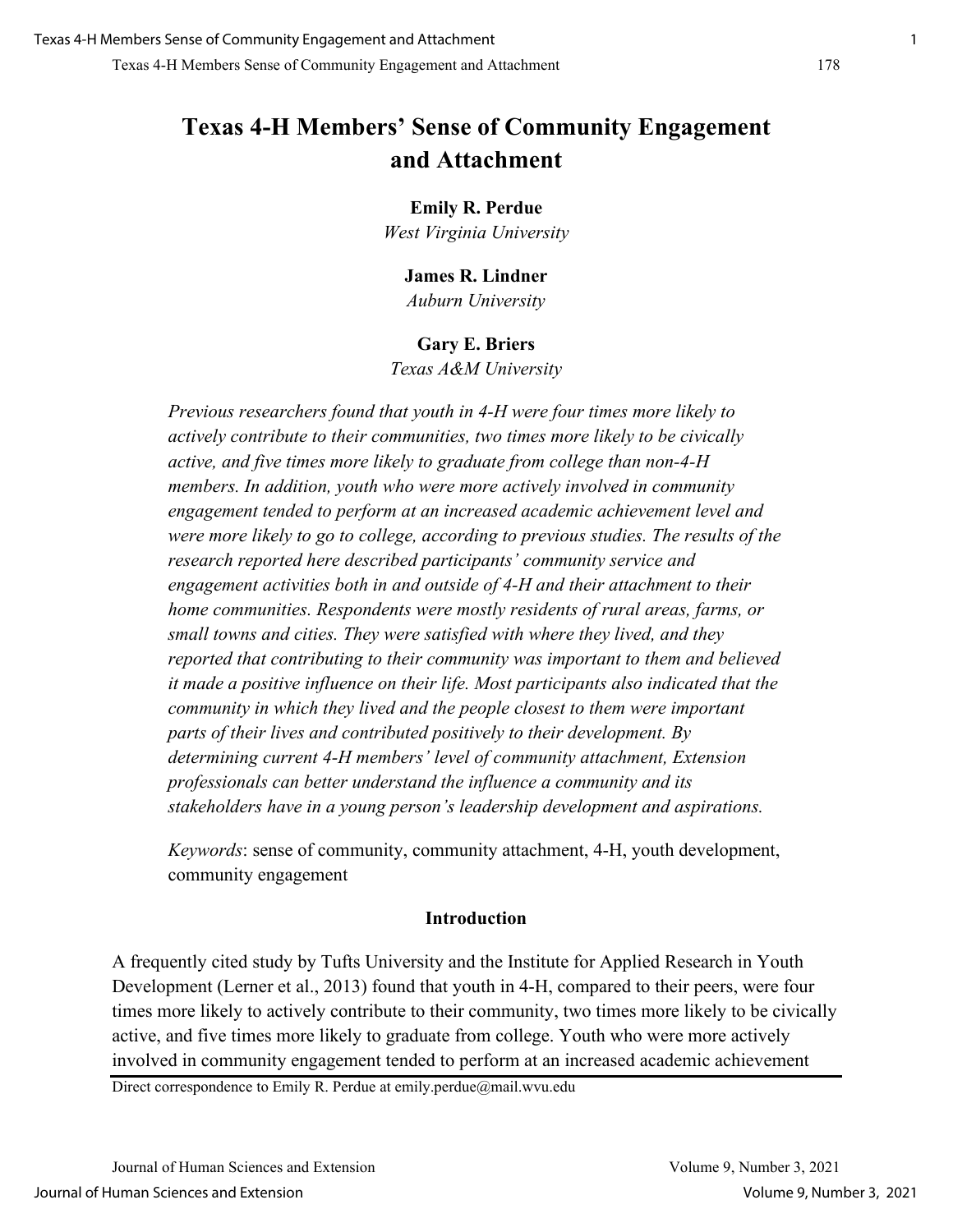level and were more likely to go to college (Eccles & Barber, 1999). Brennan et al. (2007) presented the need for Extension program developers to better understand the role youths play in community development and the impact of 4-H programming in "engaging youth through interactions with the local community" (para 1).

Employers are looking for college graduates who have completed community-based field projects that give students experience working with others and the ability to solve problems important to their community (Hart Research Associates, 2013). Extension fills this gap by "engaging youth through interactions with the local community, particularly in the implementation of 4-H programs" (Brennan et al., 2007, para 1).

One such extension program is the Engaging Youth, Serving Community program. The objective of this program is to improve the abilities of youth and adults to "collaborate with diverse community members to identify local issues" and develop "opportunities for youth and families in rural communities for positive youth development experiences during out-of-school time" (Peterson, 2016, p. 4). The overall outcome of the program is to ensure that both youth and adults develop a more positive attitude toward the role and involvement of youth in communities (Peterson, 2016). Many studies have reported that 4-H alumni were more likely than their non-4- H counterparts to be involved in their community and hold leadership positions as adults (Boleman et al., 2008; Boyd et al., 1992; Ladewig & Thomas, 1987; Merten et al., 2014; Radhakrishna & Sinasky, 2005).

Extension professionals can better understand the influence that a community and its stakeholders have in youth leadership development and aspirations from the 4-Hers' perspectives by determining current 4-H members' level of community attachment. Hastings et al. (2011) identified a need to examine the relationship between youth leadership life skills and sense of community. Pretty et al. (1996) indicated that due to developmental stage and age, older adolescents reported a lower sense of community. When youth are civically engaged and feel a strong sense of community, they help increase the social capital and well-being within their communities, thus impacting individual, organizational, and societal change.

## **Theoretical Framework**

The theoretical framework for this study was based on McMillan and Chavis' (1986) theory of sense of community. Sense of community is defined as the "feeling that members have of belonging, a feeling that members matter to one another and to the group, and a shared faith that members' needs will be met through their commitment to be together" (McMillan & Chavis, 1986, p. 9). A community can refer to either territorial/geographic communities such as neighborhoods or relational communities such as professional organizations or churches (McMillan & Chavis, 1986). The theory of sense of community includes four components: membership, influence, integration and fulfillment of needs, and shared emotional connection.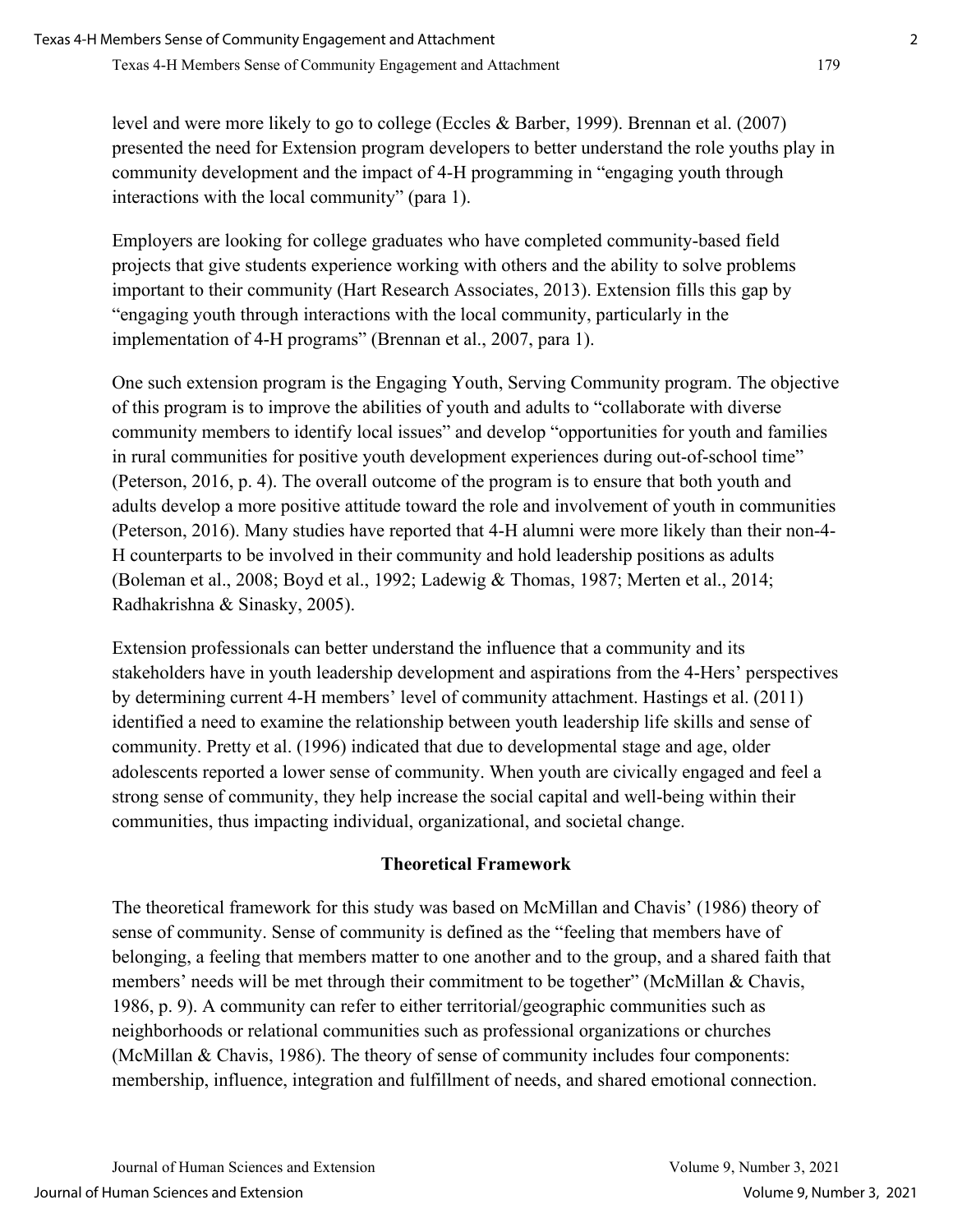Membership is the sense of belonging one feels toward their community (McMillan & Chavis, 1986). Influence refers to the ability to impact the decisions of a community. Integration and fulfillment of needs refers to the "degree that communities successfully facilitate personenvironment fit (meeting of needs) among members," leading them to develop a sense of community (McMillan & Chavis, 1986, p. 15). A shared emotional connection is the ability to identify with or be a part of a shared history of the community. This includes the quality of interactions between people and how often they interact with each other. A greater feeling of community is achieved when more people interact through high-quality interactions (McMillan & Chavis, 1986). Sense of community is studied in terms of communication between neighborhood members and how their experiences helped them form attachments to their community.

## **Purpose and Objectives**

The purpose of this study was to determine Texas 4-H members' sense of community. The specific objectives of the study were:

- 1. Describe participant demographics, specifically (a) grade level, (b) gender, and (c) ethnicity.
- 2. Describe participants' perceptions of their community, specifically (a) where they currently lived, (b) where they preferred to live, and (c) their level of community engagement.
- 3. Determine participants' sense of community.

## **Methods and Procedures**

We used survey research methods to conduct this study. The target population for the study were members of the Texas 4-H & Youth Development Program who were enrolled for the 2015-2016 year, were between the ages of 12 and 18, and had an email address. Stratified random sampling was used to select equal numbers of participants in grades seven through twelve. The questionnaire used a seven-point scale: *Strongly Disagree* = 1, *Moderately Disagree* = 2, *Disagree* = 3, *Neither Agree nor Disagree* = 4, *Agree* = 5, *Moderately Agree* = 6, and *Strongly Agree* = 7 and consisted of 12 statements. The true limits for the scale for interpretation were Strongly Disagree =  $1.00 - 1.49$ , Moderately Disagree =  $1.50 - 2.49$ , Disagree =  $2.50 - 3.49$ , Neither Agree nor Disagree =  $3.50 - 4.49$ , Agree =  $4.50 - 5.49$ , Moderately Agree =  $5.50 - 6.49$ , and Strongly Agree =  $6.50 - 7.00$ .

The Interpersonal Community Engagement Scale (hereafter ICE) was developed by Corrigan (2004) and selected because it measures participants' "level of communication and involvement to better gauge the connection one feels to their neighborhood, and to empirically measure if strong community relationships have an effect on a youth's behaviors and educational attitudes" (pp. 36–37). Contribution to the community measures participants' self-perceived leadership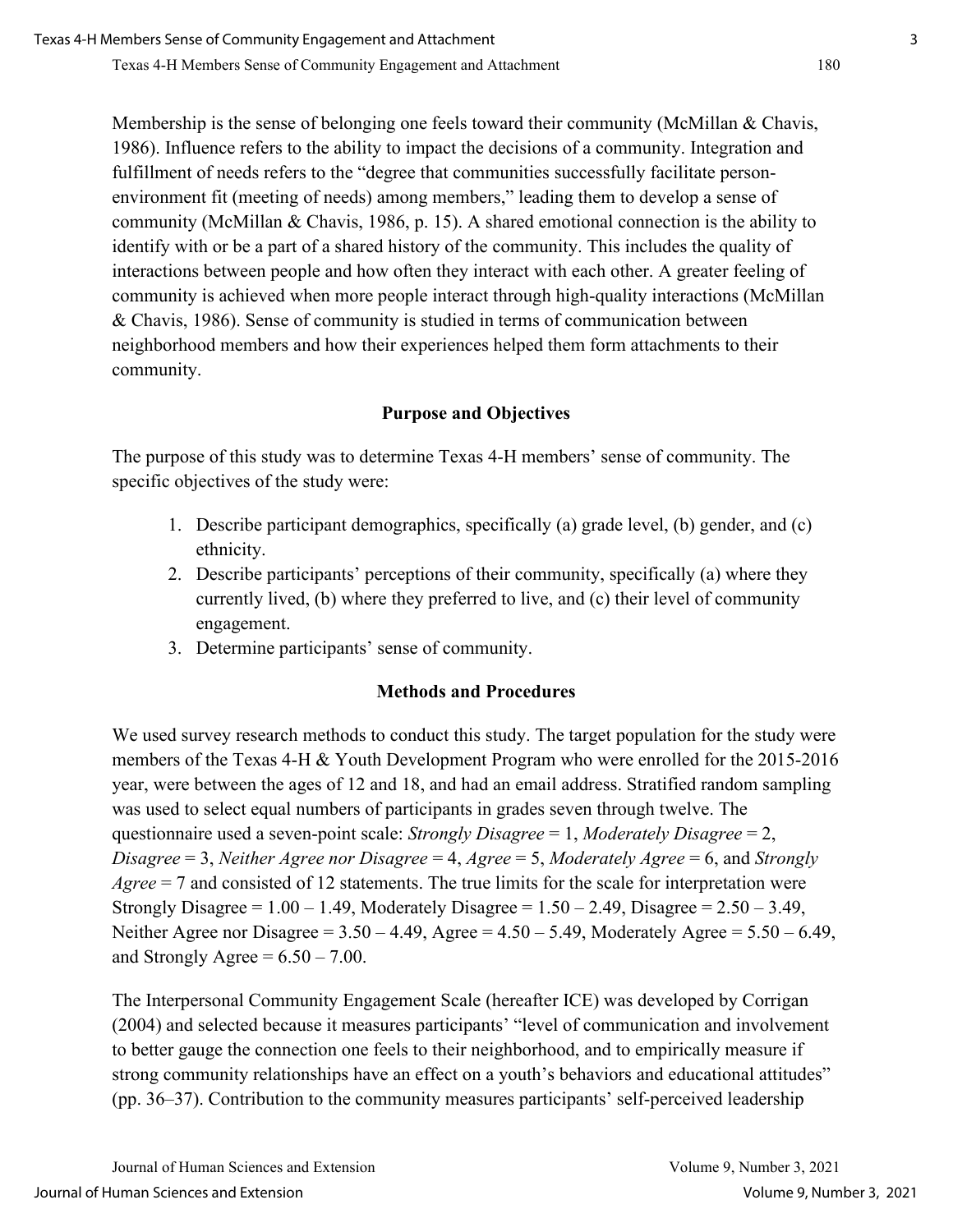skills developed through service to the community. In addition to the ICE and contribution to the community scales, the questionnaire asked respondents to indicate their grade level, place of residence, volunteer participation, and participation in youth group and religious activities in the context of respondents' relational communities.

We conducted a pilot test with members of the Texas A&M University Collegiate 4-H Club to establish face and content validity of the instrument. Thirty members of the collegiate 4-H club responded to the questionnaire. We asked a total of 793 4-Hers to participate in this study; eight opted out of completing the survey instrument. We received 178 responses and deleted 15 due to incomplete data, resulting in a 22.5% return rate and a final sample size of *n* = 163. Our data sample is comprised of  $f = 27$  seventh graders,  $f = 28$  eighth graders,  $f = 32$  ninth graders,  $f = 27$ tenth graders,  $f = 22$  eleventh graders, and  $f = 27$  twelfth graders, suggesting that the sample was not skewed in terms of respondents' grade levels.

We assessed internal consistency of the scale using Cronbach's alpha coefficients. The alpha level for both the pilot test and the formal study was  $r = .80$ . A reliability of  $.80$  is generally acknowledged as an acceptable rate of internal reliability (Bryman, 2012). Table 1 displays the reliability levels for the constructs of interpersonal community engagement and contributor to the community. We analyzed data using the Statistical Package for Social Sciences Version 23.0.

|                                    |               | $\alpha$ Levels |              |
|------------------------------------|---------------|-----------------|--------------|
|                                    | <b>Number</b> | <b>Pilot</b>    | Formal       |
| <b>Internal Scale</b>              | of Items      | Study           | <b>Study</b> |
| Interpersonal Community Engagement |               | .80             | .80          |
| Contributor to Community           |               | .90             | 94           |

## *Table 1. Reliability Levels of Internal Scales*

*Note*. Reliability levels  $\geq .80$  were considered acceptable.

## **Findings**

Table 2 displays the distribution of participants by gender and ethnicity. Approximately 43.4%  $(n = 71)$  were male, and 55.5%  $(n = 91)$  were female. Most participants  $(n = 132, 81.0\%)$ identified as White or Caucasian.

*Table 2. Distribution of Participants by Gender and Race* 

| Characteristic     |              | $\frac{6}{9}$ |
|--------------------|--------------|---------------|
| Gender             |              |               |
| Female             | 91           | 55.83         |
| Male               | 71           | 43.56         |
| No Answer          | $\mathbf{L}$ | 00.61         |
| Race               |              |               |
| White or Caucasian | 132          | 80.98         |
| Latino or Chicano  | 14           | 8.59          |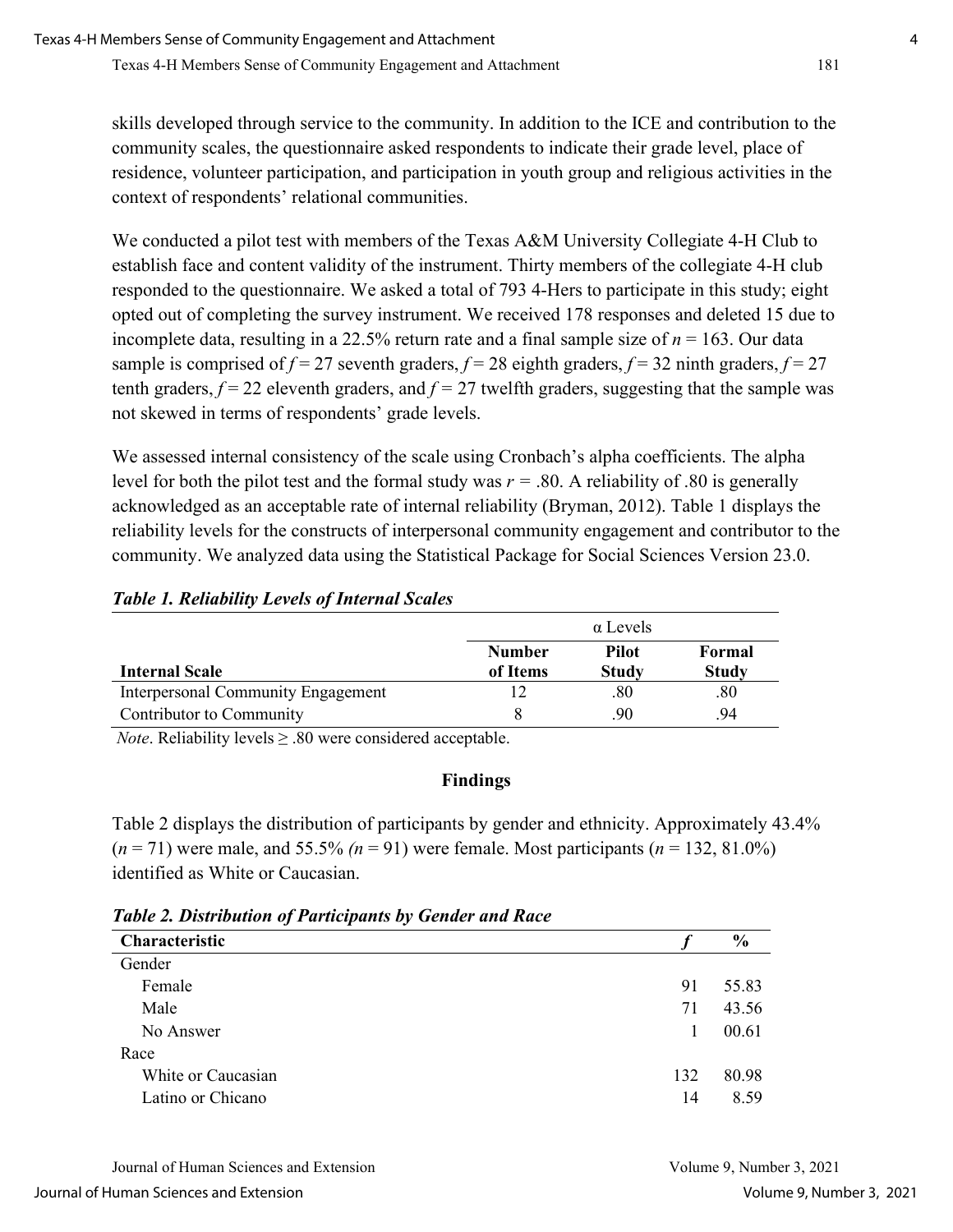Texas 4-H Members Sense of Community Engagement and Attachment 182

| <b>Characteristic</b>            |                             | $\frac{6}{9}$ |
|----------------------------------|-----------------------------|---------------|
| <b>Black or African American</b> |                             | 3.07          |
| Multiracial                      |                             | 3.07          |
| $Other*$                         | 3                           | 1.84          |
| Asian American                   | $\mathcal{D}_{\mathcal{L}}$ | 1.23          |
| Missing or chose not to answer   |                             | 1.23          |
| Total                            |                             | 100.00        |

*Note*. \*Other specified as Scottish, American Indian, and Hispanic.

As displayed in Table 3, 35% of respondents lived in a small city or town  $(f = 57)$ . Approximately 28% lived in the country but not on a farm  $(f = 45)$ . Almost 23% of respondents  $(n = 37)$  reported they live on a farm. Collectively, 86% of the sample were rural residents.

*Table 3. Description of Current Community*

| Where do you currently live?                     |    | $\frac{6}{9}$ |
|--------------------------------------------------|----|---------------|
| In a small city or town (under 50,000 people)    |    | 34.97         |
| In the country, not on a farm                    | 45 | 27.61         |
| On a farm                                        | 37 | 22.70         |
| In a medium-sized city $(50,000-100,000$ people) | 15 | 9.20          |
| In a large city (more than $100,000$ people)     | Q  | 5.52          |

Table 4 describes where participants would prefer to live. Approximately 23% of participants (*f*   $=$  38) preferred to live on a farm. Twenty percent ( $f = 32$ ) preferred to live in the country but not on a farm, while 29 (17.8%) preferred to live in their present community.

| <b>Table 4. Description of Community Preference</b> |  |  |
|-----------------------------------------------------|--|--|
|                                                     |  |  |

| Where would you prefer to live?                       |    | $\frac{6}{9}$ |
|-------------------------------------------------------|----|---------------|
| On a farm                                             | 38 | 23.31         |
| In the country, not on a farm                         | 32 | 19.63         |
| My present community                                  | 29 | 17.80         |
| I don't know where I prefer to live, or I'm undecided | 21 | 12.88         |
| In a medium-sized city $(50,000-100,000$ people)      | 17 | 10.43         |
| In a small town (under 50,000 people)                 | 16 | 9.82          |
| In a large city (more than 100,000 people)            | 9  | 5.52          |
| Chose not to answer                                   |    | 0.61          |

Table 5 displays how often respondents participated in community and volunteer activities. Almost 86% of respondents participated in community activities at least once a month. Approximately 14% participated in community activities every six months. More than 77% of respondents volunteered in activities for their community at least once a month. Thus, about 22% volunteered every six months or less (or never).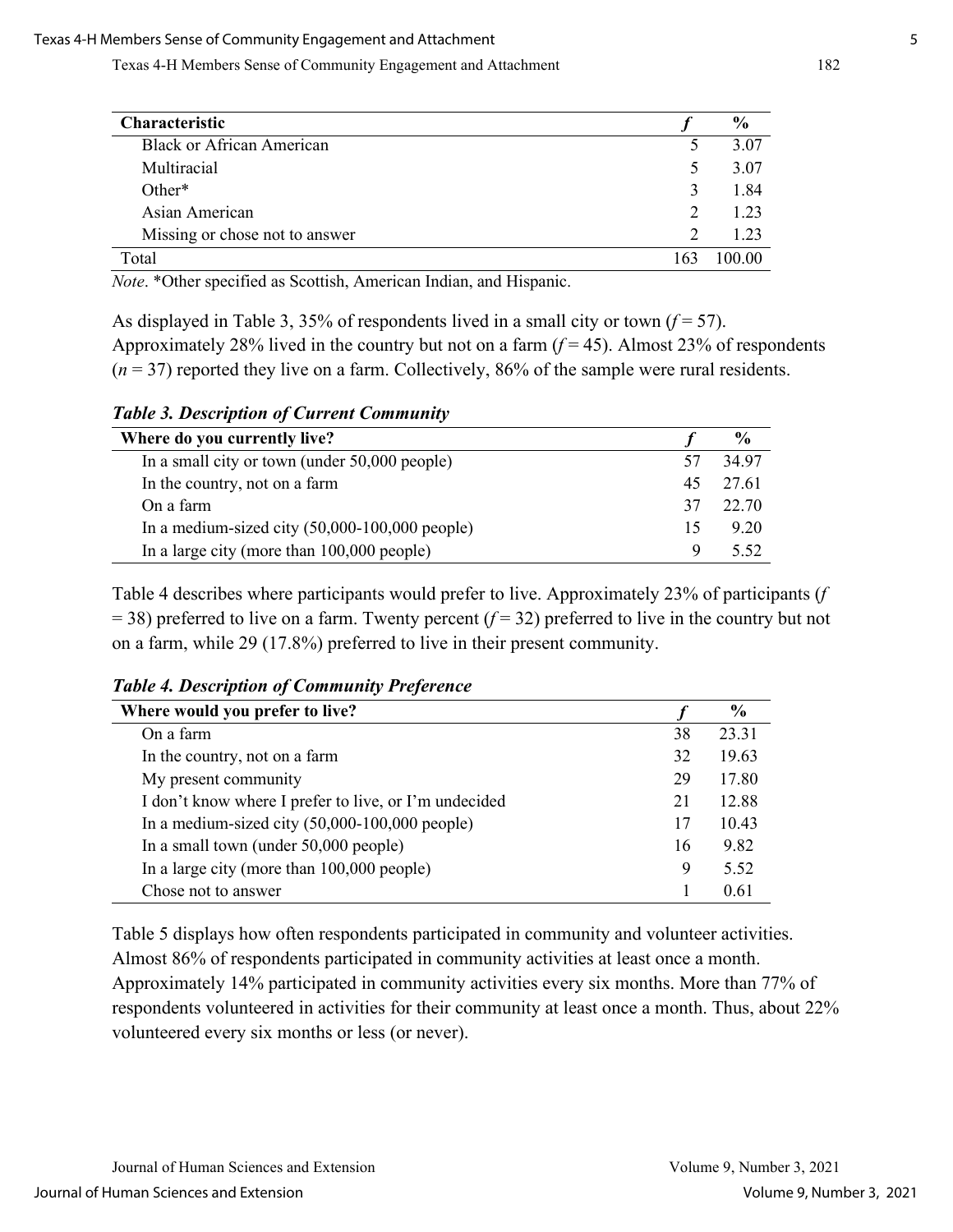| <b>Community Activities and Volunteerism</b>                                 |    | $\frac{0}{0}$ |
|------------------------------------------------------------------------------|----|---------------|
| To what extent do you participate in community activities?                   |    |               |
| About once a week                                                            | 78 | 47.85         |
| About once a month                                                           | 62 | 38.04         |
| About once in six months                                                     | 12 | 7.36          |
| About once a year                                                            | 6  | 3.68          |
| Never                                                                        | 4  | 2.45          |
| Chose not to answer                                                          | 1  | 0.61          |
| To what extent do you participate in volunteer activities in your community? |    |               |
| About once a week                                                            | 35 | 21.47         |
| About once a month                                                           | 91 | 55.83         |
| About once in six months                                                     | 22 | 13.50         |
| About once a year                                                            | 10 | 6.13          |
| Never                                                                        | 4  | 2.45          |
| Chose not to answer                                                          |    | 0.61          |

*Table 5. Participation in Community Activities and Community Services*

As displayed in Table 6, participants tended to moderately agree that having a chance to serve made them a stronger part of the community, helping others influenced the way they lived their life, they could make a difference, they will continue to volunteer after high school, community service makes them think about real life in new ways, leaders should be required to serve their community, serving others helps them better understand their community, and they felt a responsibility to serve their community.

*Table 6. Descriptive Statistics for Contribution to the Community*

| <b>Items</b>                                                       | N   | M    | <b>SD</b> |
|--------------------------------------------------------------------|-----|------|-----------|
| Having a chance to serve makes me a stronger part of my community. | 162 | 5.91 | 1.07      |
| Helping others has influenced the way I live my life.              | 163 | 5.86 | 1.05      |
| I can make a difference in my community.                           | 163 | 5.82 | 1.16      |
| I will continue to volunteer after high school.                    | 162 | 5.80 | 1.12      |
| Community service makes me think about real life in new ways.      | 163 | 5.77 | 1.16      |
| A leader should be required to serve his/her community.            | 162 | 5.75 | 1.14      |
| Serving others helps me better understand my community.            | 163 | 5.73 | 1.07      |
| I feel a responsibility to serve my community.                     | 163 | 5.56 | 1.24      |

*Note*. Overall  $M = 5.78$ ,  $SD = .95$ .

Table 7 displays the analysis of variance for grade level and contributor to the community. No significant differences were found between grade level and contributor to the community *F*(5,  $157$ ) = .800,  $p > .05$  and represented a small effect size ( $p$ 2 = .16).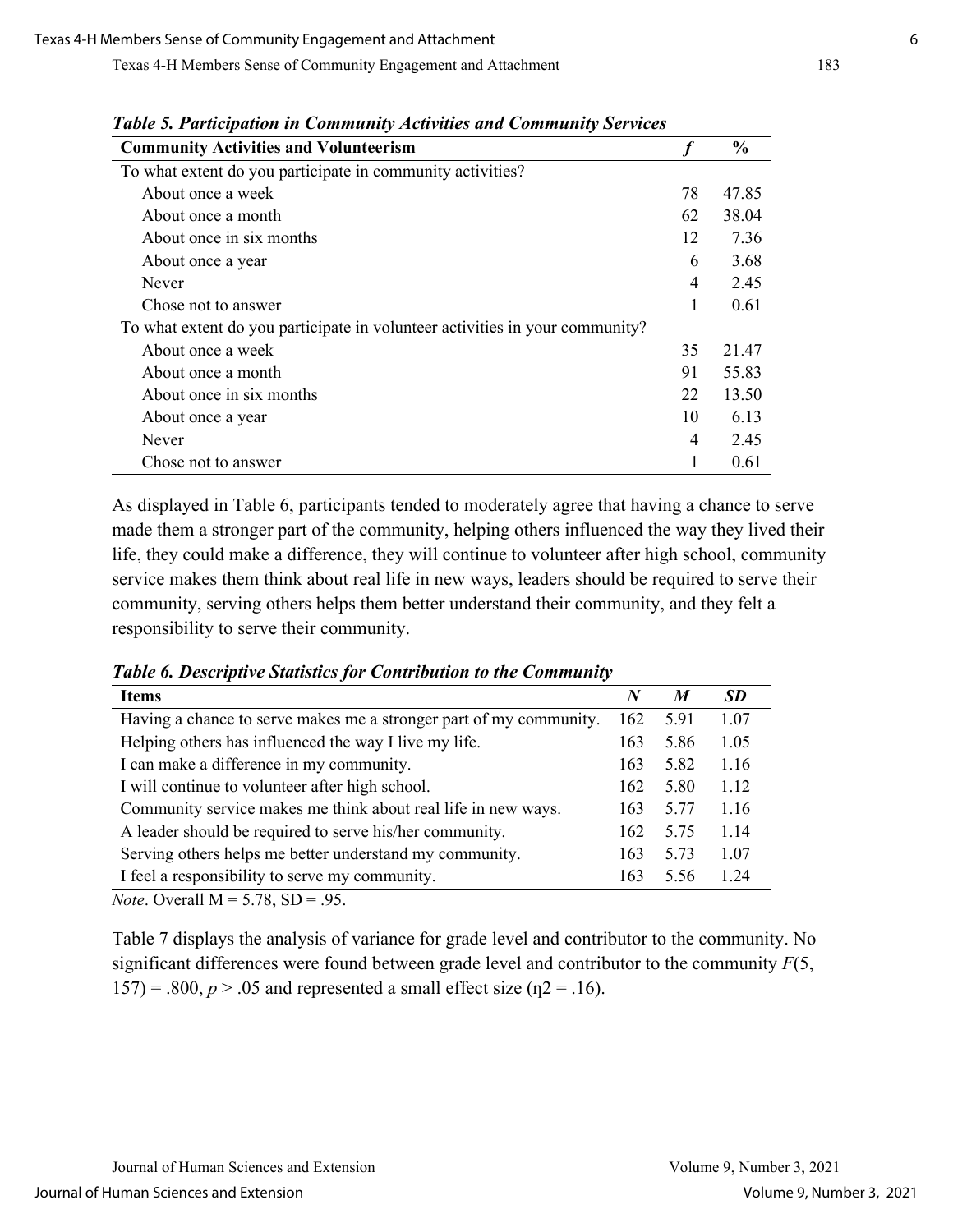| .,                                  |     | $\cdot$ |           |     | $\mathbf{v}$ $\mathbf{v}$ |  |
|-------------------------------------|-----|---------|-----------|-----|---------------------------|--|
| <b>Contributor to the Community</b> | n   | M       | <b>SD</b> | F   | p                         |  |
| 7th grade                           | 27  | 45.07   | 4.63      | .80 | .55                       |  |
| 8th grade                           | 28  | 44.61   | 8.27      |     |                           |  |
| 9th grade                           | 32  | 47.28   | 7.05      |     |                           |  |
| 10th grade                          | 27  | 45.11   | 7.60      |     |                           |  |
| 11th grade                          | 22  | 47.50   | 7.63      |     |                           |  |
| 12th grade                          | 27  | 47.11   | 7.60      |     |                           |  |
| Total                               | 163 | 46.10   | 7.60      |     |                           |  |

*Table 7. Analysis of Variance Comparing Contributor to the Community by Grade Level* 

As noted in Table 8, a significant difference was found between gender and contributor to the community. Females had a higher perceived contribution to their community ( $M = 47.33$ ,  $SD =$ .77) than males ( $M = 44.59$ ,  $SD = .92$ ). This difference, 2.74, was significant  $t(160) = 2.30$ ,  $p =$ .023 and represented a medium effect size ( $\eta^2$  = .35).

*Table 8. Independent Samples t-tests Comparing Contributor Based on Gender* 

| Construct                    | Gender |                | M     |      |      |        |  |
|------------------------------|--------|----------------|-------|------|------|--------|--|
| Contributor to the Community | Male   |                | 44.59 | 7.78 | 2.30 | $.02*$ |  |
|                              | Female | Q <sub>1</sub> | 47.33 | 7.30 |      |        |  |
|                              |        |                |       |      |      |        |  |

*Note*.  $* p < .05$ . M = Summated scores. Contributor to the Community: Overall M = 46.10, SD = 7.60.

Table 9 displays respondents' sense of community. Overall, participants neither agreed nor disagreed that they had a strong sense of community attachment. Participants tended to agree they had a strong connection to their community, but neither agreed nor disagreed that they have valuable relationships with their neighbors, have many friendships with adults in their neighborhood, adults serve as role models, or relationships with their neighbors helped them to become a better person.

*Table 9. Descriptive Statistics for Interpersonal Community Engagement (ICE) Items*

| <b>Items</b>                                                               | $\boldsymbol{N}$ | M    | <b>SD</b> |
|----------------------------------------------------------------------------|------------------|------|-----------|
| I feel a strong connection to the community where I live.                  | 163              | 5.17 | 1.56      |
| I feel my relationships with my neighbors are very valuable.               | 163              | 4.90 | 1.48      |
| I have many places and friends to go to for help in my neighborhood.       | 163              | 4.87 | 1.56      |
| I have many friendships with adults in my neighborhood.                    | 163              | 4.78 | 1.60      |
| The adults in my neighborhood serve as role models.                        | 162              | 4.75 | 1.52      |
| My relationships with my neighbors have helped me to be a better person.   | 163              | 4.63 | 1.48      |
| I know my neighbors very well on a personal basis.                         | 162              | 4.57 | 1.81      |
| Considering the residents in my community, I personally know most of them. | 163              | 4.47 | 1.67      |
| I communicate with my neighbors at least once a week.                      | 162              | 4.30 | 1.69      |
| I do not know many neighbors well. (reverse scored)                        | 162              | 3.65 | 1.74      |
| I spend quality time with my neighbors at least once a week.               | 163              | 3.64 | 1.61      |
| I do not feel a strong sense of connection to the community where I live.  | 163              | 2.98 | 1.70      |
| (reverse scored)                                                           |                  |      |           |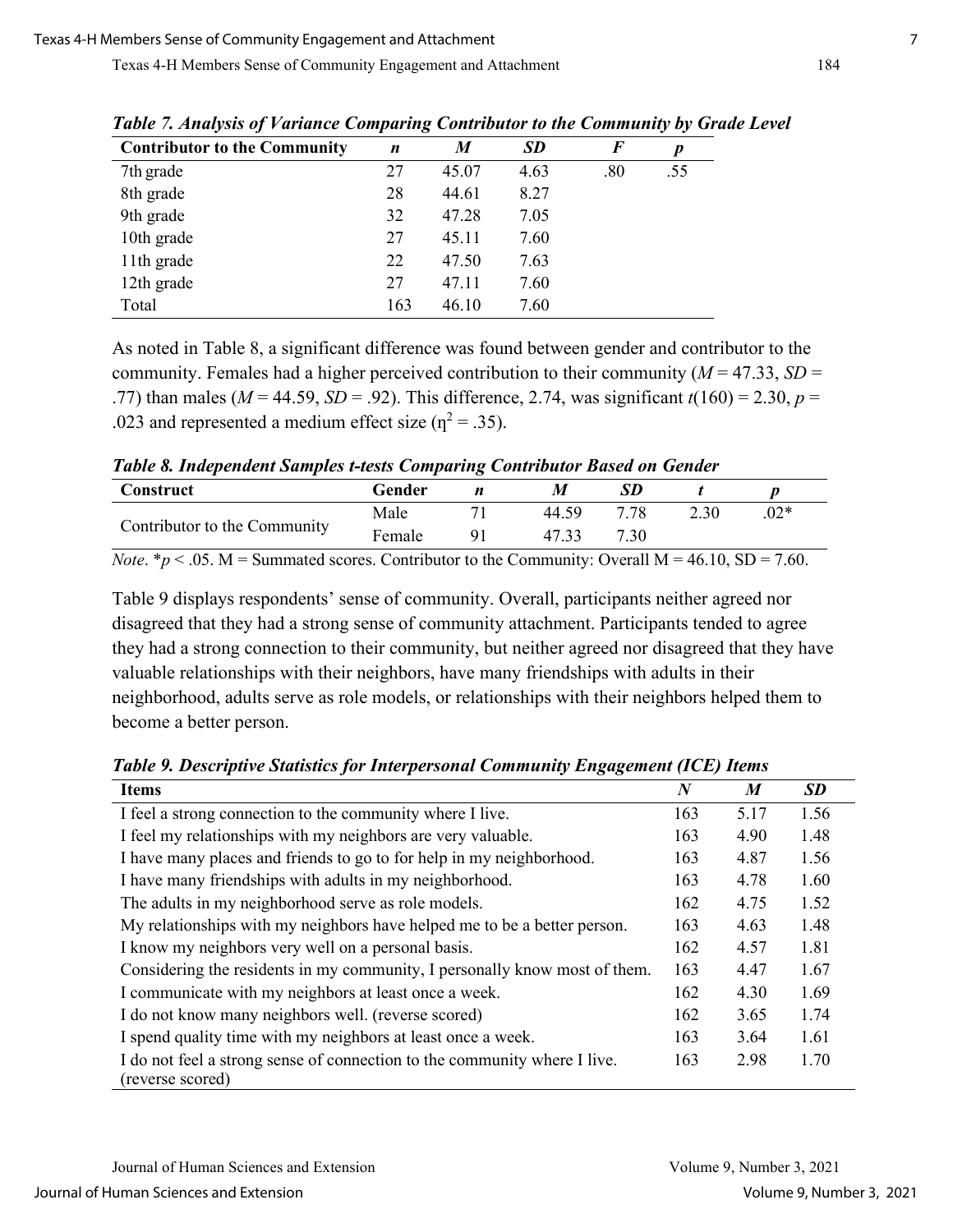As displayed in Table 10, no significant differences were found in the analysis of variance comparing interpersonal community engagement based on grade level  $F(5, 157) = 1.736$ ,  $p > .05$ and represented a small effect size  $(n2 = .23)$ .

| <b>Contributor to the Community</b> | n  | $\boldsymbol{M}$ | <b>SD</b> | F    |     |  |
|-------------------------------------|----|------------------|-----------|------|-----|--|
| 7th grade                           | 27 | 53.74            | 9.00      | 1.74 | .13 |  |
| 8th grade                           | 28 | 51.82            | 12.02     |      |     |  |
| 9th grade                           | 32 | 53.34            | 10.61     |      |     |  |
| 10th grade                          | 27 | 54.81            | 11.02     |      |     |  |
| 11th grade                          | 22 | 54.59            | 10.72     |      |     |  |
| 12th grade                          | 27 | 47.52            | 10.34     |      |     |  |

*Table 10. Analysis of Variance for Grade Level and ICE* 

*Note.*  $M =$  Summated interpersonal community engagement scores.  $M = 52.60$ ,  $SD = 10.78$ .

No significant differences were found in participants' sense of interpersonal community engagement based on grade level (as seen in Table 11).

*Table 11. Independent Samples t-tests for Gender and Interpersonal Community Engagement* 

| Gender | n                             | $\boldsymbol{M}$ | <b>SD</b> |     |     |  |
|--------|-------------------------------|------------------|-----------|-----|-----|--|
| Male   | −<br>$\overline{\phantom{a}}$ | 52.76            | 10.54     | .07 | .94 |  |
| Female | 01                            | 52.64            | 10.96     |     |     |  |

*Note*. M = Summated interpersonal community engagement scores.  $M = 52.60$ ,  $SD = 10.78$ .

## **Conclusions, Implications, and Recommendations**

A slight majority of the participants in this study lived in rural areas, and an overwhelming majority lived in places of under 50,000 people; most preferred to live on a farm. Most participants reported they engaged in community activities and volunteered at least once a month. Participants felt contributing to their community was important to them and believed it made a positive influence on their life. Most participants also indicated that the community in which they lived and the people closest to them were important parts of their lives and contributed positively to their development. These findings are not consistent with the findings of Pretty et al. (2006); however, these findings are consistent with those of Brennan et al. (2007), who found that 4-H helped engage youth in their local community. An implication exists that youth participating in 4-H who are engaged in their community as youth will be more likely to perform well academically and matriculate to college as Eccles and Barber (1999) indicated.

Youth participants were more likely to be actively engaged in their communities because 4-H programs were well integrated into local communities. This is consistent with the findings of Lerner et al. (2013), who found that 4-Hers were four times more likely to actively contribute to their community than their non-4-H counterparts. This study provides evidence that youth participation in 4-H is related to youth engagement and sense of community. Participants'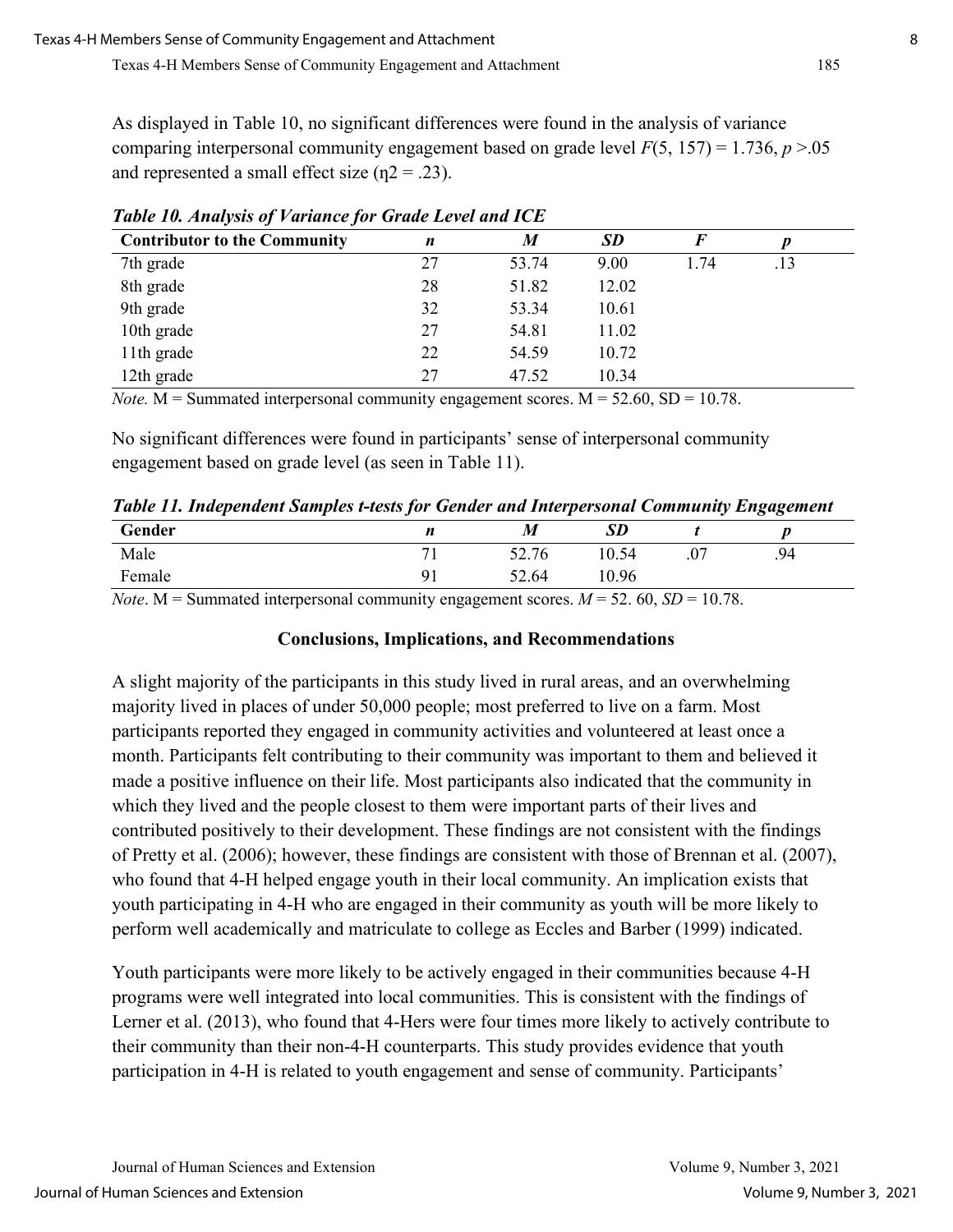connections to their neighborhood and relationships in their neighborhood helped them build a positive sense of community.

4-H activities, such as livestock shows, support healthy relationships among its youth participants, volunteers, and community members. 4-H programs provide opportunities for its youth participants to actively engage in community activities such as volunteering for a local food bank. These 4-H activities and programs help 4-H members build a stronger sense of community. Youth who participated in 4-H and were actively engaged as youth were more likely to volunteer in their communities as adults, and they credited 4-H for their successes (Boleman et al., 2008; Flynn et al., 2010; Merten et al., 2014).

While there appears to be a positive statistical relationship between 4-H participation and community engagement, this study did not explain why that relationship existed or what specific activities conducted through 4-H may have resulted in this relationship. The results indicate that youth were engaged in their community but did not feel a strong sense of community with adults in their territorial communities like their own neighborhood. Future research should explore the relationships with adults in relational communities, like attending church, that may impact community attachment. Future research should also focus on aspects of life in a community (e.g., participation in youth group, 4-H, sports, clubs, student council, etc.) that make youth feel connected. Is it the organizations in which youth participate, the programs and activities in which youth participate, or a combination of both that help youth have a greater sense of community?

This study included only current members of the Texas 4-H Youth Development program. Future studies should be expanded to compare 4-H members and non-4-H members on their sense of community to see what, if any, differences exist. The differences between rural and urban youth should also be explored. We recommend the study be replicated in other states' 4-H programs and other youth development programs such as Big Brothers-Big Sisters, Boy Scouts, Girl Scouts, and Key Club.

## **References**

- Boleman, C., Merten, K., & Hall, G. (2008). State 4-H council: A look back on what it meant to serve. *Journal of Extension, 46*(1).<https://archives.joe.org/joe/2008february/rb5.php>
- Boyd, B. L., Herring, D. R., & Briers, G. E. (1992). Developing life skills in youth. *Journal of Extension, 30*(4).<https://archives.joe.org/joe/1992winter/a4.php>
- Brennan, M. A., Barnett, R. V., & Baugh, E. (2007). Youth involvement in community development: Implications and possibilities for Extension. *Journal of Extension, 45*(4). <https://archives.joe.org/joe/2007august/a3.php>

Bryman, A. (2012). *Social research methods* (4<sup>th</sup> ed.). Oxford University Press.

Corrigan, M. W. (2004). *An empirical measurement of interpersonal community engagement: Implications to youth communication behaviors and the instructional setting*. [Unpublished doctoral dissertation]. West Virginia University.

Journal of Human Sciences and Extension Volume 9, Number 3, 2021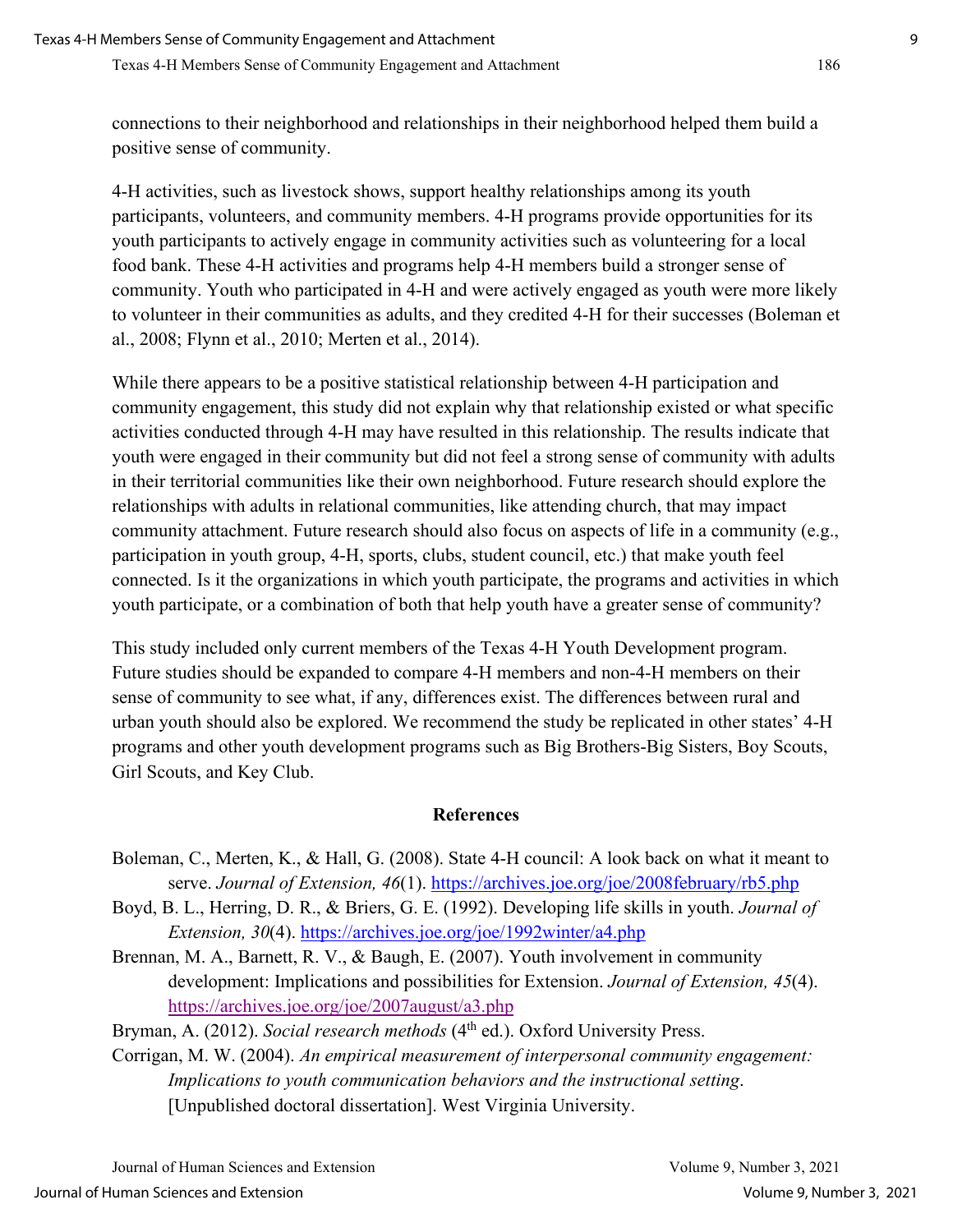- Eccles, J. S., & Barber, B. L. (1999). Student council, volunteering, basketball, or marching band: What kind of extracurricular involvement matters? *Journal of Adolescent Research, 14*(1), 10–43.<https://doi.org/10.1177/0743558499141003>
- Ferris, K. A., Oosterhoff, B., & Metzger, A. (2013). Organized activity involvement among rural youth: Gender differences in associations between activity type and developmental outcomes. *Journal of Research in Rural Education, 28*(15), 1–16.
- Flynn, A., Frick, M., & Steele, D. (2010). Relationship between participation in 4-H and community leadership in rural Montana. *Journal of Extension, 48*(2). <https://archives.joe.org/joe/2010april/rb1.php>
- Hart Research Associates. (2013). *It takes more than a major: Employer priorities for college learning and student success.* [https://www.aacu.org/sites/default/files/files/LEAP/2013](https://www.aacu.org/sites/default/files/files/LEAP/2013_EmployerSurvey.pdf) [\\_EmployerSurvey.pdf](https://www.aacu.org/sites/default/files/files/LEAP/2013_EmployerSurvey.pdf)
- Hastings, L. J., Barrett, L. A., Barbuto, J. E., Jr., & Bell, L. C. (2011). Developing a paradigm model of youth leadership development and community engagement: A grounded theory. *Journal of Agricultural Education, 52*(1), 19–29.<https://doi.org/10.5032/jae.2011.01019>
- Ladewig, H., & Thomas, J. K. (1987). *Does 4-H make a difference? The 4-H alumni study*  (ED282682). ERIC. <https://files.eric.ed.gov/fulltext/ED282682.pdf>
- Lerner, R. M., Lerner, J. V., & Colleagues. (2013). *The positive development of youth: Comprehensive findings from the 4-H study of positive youth development*. National 4-H Council. [https://4-h.org/wp-content/uploads/2016/02/4-H-Study-of-Positive-Youth-](https://4-h.org/wp-content/uploads/2016/02/4-H-Study-of-Positive-Youth-Development-Full-Report.pdf)[Development-Full-Report.pdf](https://4-h.org/wp-content/uploads/2016/02/4-H-Study-of-Positive-Youth-Development-Full-Report.pdf)
- McMillan, D. W., & Chavis, D. M. (1986). Sense of community: A definition and theory. *Journal of Community Psychology, 14*(1), 6–23. [https://doi.org/10.1002/1520-](https://doi.org/10.1002/1520-6629(198601)14:1%3c6::AID-JCOP2290140103%3e3.0.CO;2-I) [6629\(198601\)14:1<6::AID-JCOP2290140103>3.0.CO;2-I](https://doi.org/10.1002/1520-6629(198601)14:1%3c6::AID-JCOP2290140103%3e3.0.CO;2-I)
- Merten, K., Locke, D., Williams, M., Carter, M., & Lehman, K. (2014). Impact of 4-H on alumni's community involvement. *Journal of Extension, 52*(5). <https://tigerprints.clemson.edu/joe/vol52/iss5/4/>
- Peterson, D. J. (2016). *Engaging youth, serving community* [Evaluation Report]. [https://4](https://4-h.org/wp-content/uploads/2016/02/Combined-10-11-12-Report-with-success-stories_Mississippi.pdf) [h.org/wp-content/uploads/2016/02/Combined-10-11-12-Report-with-success](https://4-h.org/wp-content/uploads/2016/02/Combined-10-11-12-Report-with-success-stories_Mississippi.pdf)[stories\\_Mississippi.pdf](https://4-h.org/wp-content/uploads/2016/02/Combined-10-11-12-Report-with-success-stories_Mississippi.pdf)
- Pretty, G. M., Conroy, C., Dugay, J., Fowler, K., & Williams, D. (1996). Sense of community and its relevance to adolescents of all ages. *Journal of Community Psychology, 24*(4), 365–379. [https://doi.org/10.1002/\(SICI\)1520-6629\(199610\)24:4<365::AID-](https://doi.org/10.1002/(SICI)1520-6629(199610)24:4%3c365::AID-JCOP6%3e3.0.CO;2-T)[JCOP6>3.0.CO;2-T](https://doi.org/10.1002/(SICI)1520-6629(199610)24:4%3c365::AID-JCOP6%3e3.0.CO;2-T)
- Radhakrishna, R., & Sinasky, M. (2005). 4-H experiences contributing to leadership and personal development of 4-H alumni. *Journal of Extension, 43*(6). <https://archives.joe.org/joe/2005december/rb2.php>